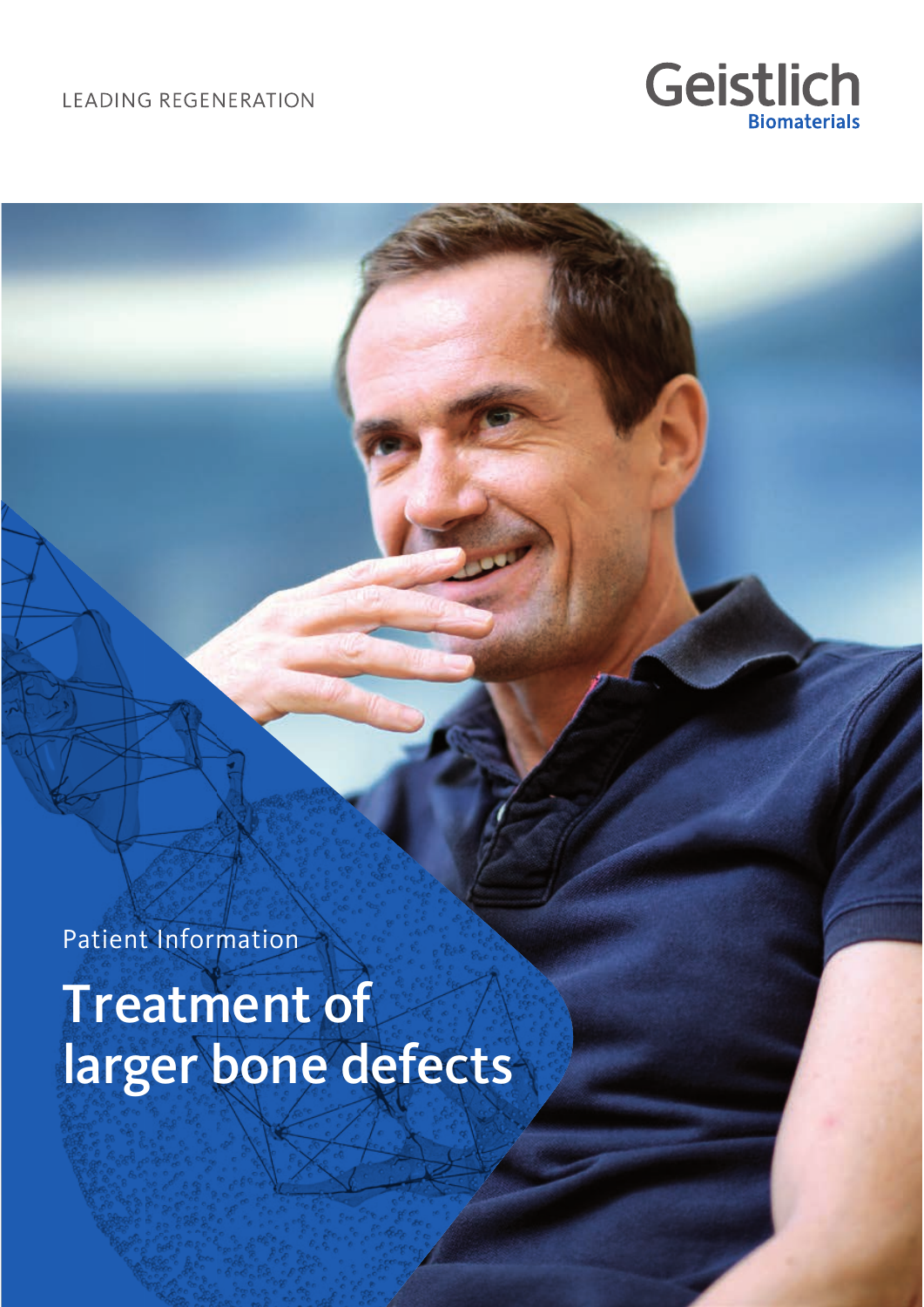# Dental treatments are a matter of trust

### **Our experience and expertise is something you can rely on**

Over 10 million patients worldwide have been treated with Geistlich biomaterials. Let us share some facts with you about these products:

- $\rightarrow$  Geistlich products are scientifically proven top quality Swiss biomaterials.
- › Meticulous selection of raw materials, together with a strictly controlled manufacturing process, allows Geistlich biomaterials to conform to high safety requirements and ensures high tolerability.

### **Geistlich Biomaterials**

- › Your worldwide no. 1 reference<sup>1</sup>,<sup>2</sup>
- $\rightarrow$  Outstanding quality<sup>3,4</sup>
- $\rightarrow$  High biofunctionality<sup>5-8</sup>
- › These natural biomaterials were evaluated in more than 1,400 studies from countries all over the world<sup>9</sup>
- › The safety has been assessed by international and national regulatory bodies.

# Why is a treatment beneficial?

### **Smile again**

Aesthetically pleasing outcomes & maintenance of healthy teeth.

### **Restoring functionality**

Predictable bone gain for long-term implant survival.<sup>5,10,11</sup>

### **Stable outcomes**

Less bone resorption & stable clinical outcomes.<sup>12-16</sup>



<sup>1</sup> Implant placement is not possible due to insufficient bone width.

<sup>2</sup> 2 years post-operation: enough bone width maintained.

Prof. Dr. Istvan Urban (Budapest, Hungary)



<sup>1</sup> Implant placement is not possible due to insufficient bone height.

<sup>2</sup> 6 months post-operation: sufficient bone height maintained for stable implant placement.

Dr. Mauro Merli (Rimini, Italy)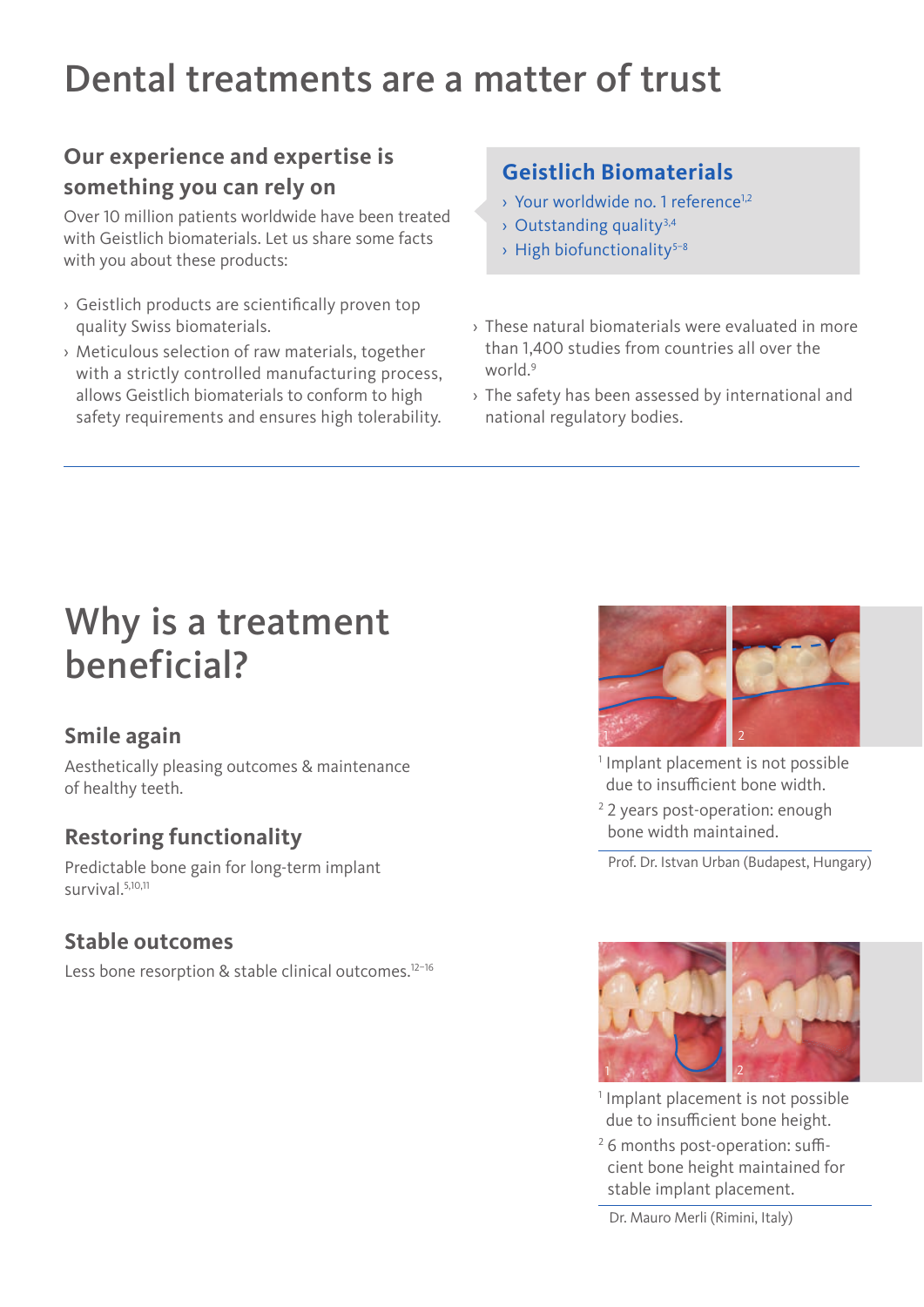# What happens when there is not enough bone available?

Accidents, dental traumas or advanced periodontists are just some of many reasons for tooth loss followed by degradation of bone.

### **If the treatment is delayed for too long…**

- › the height and/or thickness of the jaw bone diminishes.
- $\rightarrow$  there is insufficient amount of bone for implant placement.

Sufficient bone is essential to ensure the long-term stability of your dental implants.

### How can these bone defects be treated?

**There are two clinical situations that can occur:**

#### **Insufficient width of the bone wall**





Large bone defects where one bone ...by using autologous bone blocks in wall is maintained can be restored… combination with Geistlich Bio-Oss® and a Geistlich Bio-Gide® membrane.



#### **Insufficient height of the bone wall Insufficient height of the bone wall In both cases**, the optimal clinical



walls are completely diminished can be restored…



Large bone defects where the bone …by using a form-stable membrane, Geistlich Bio-Oss® and autologous bone chips to reshape the bone walls. A Geistlich Bio-Gide® membrane is used to support soft tissue healing.

outcome are restored bone walls where implants can be easily inserted.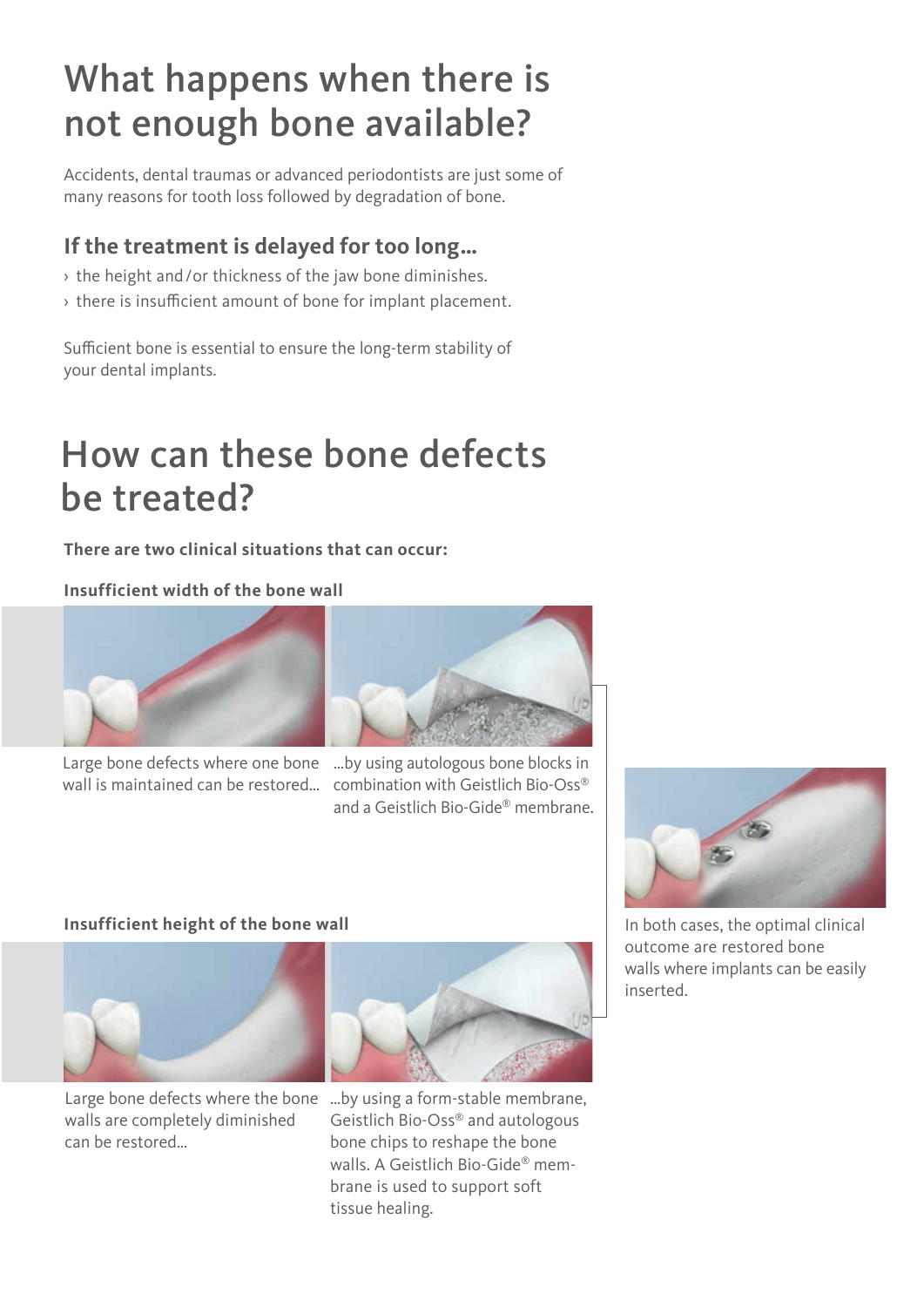### Geistlich Biomaterials

Biomaterials are scaffolds that can be implanted to replace or repair missing tissue.

Biomaterials, such as bone substitutes, collagen membranes and matrices, are used regularly in regenerative dentistry to support the body's own tissue regeneration process effectively.

#### **Geistlich Bio-Oss® promotes eff ective bone regeneration<sup>17</sup>**

- › Providing a foundation for your body to regenerate bone.
- › Made from the mineral part of the bones originating from cattle.
- $\rightarrow$  Swiss quality, refined through 30 years of experience.

#### **Geistlich Bio-Gide® protects & supports wound healing<sup>18</sup>,<sup>19</sup>**

- › Supports wound healing and provides a barrier for optimum regeneration of bone.
- › Made of collagen obtained from healthy pigs.
- $\rightarrow$  Swiss quality, refined through 20 years of experience.



Bone regeneration in larger bone defects require some form of grafting in order to restore volume, stability and ultimately regenerate bone.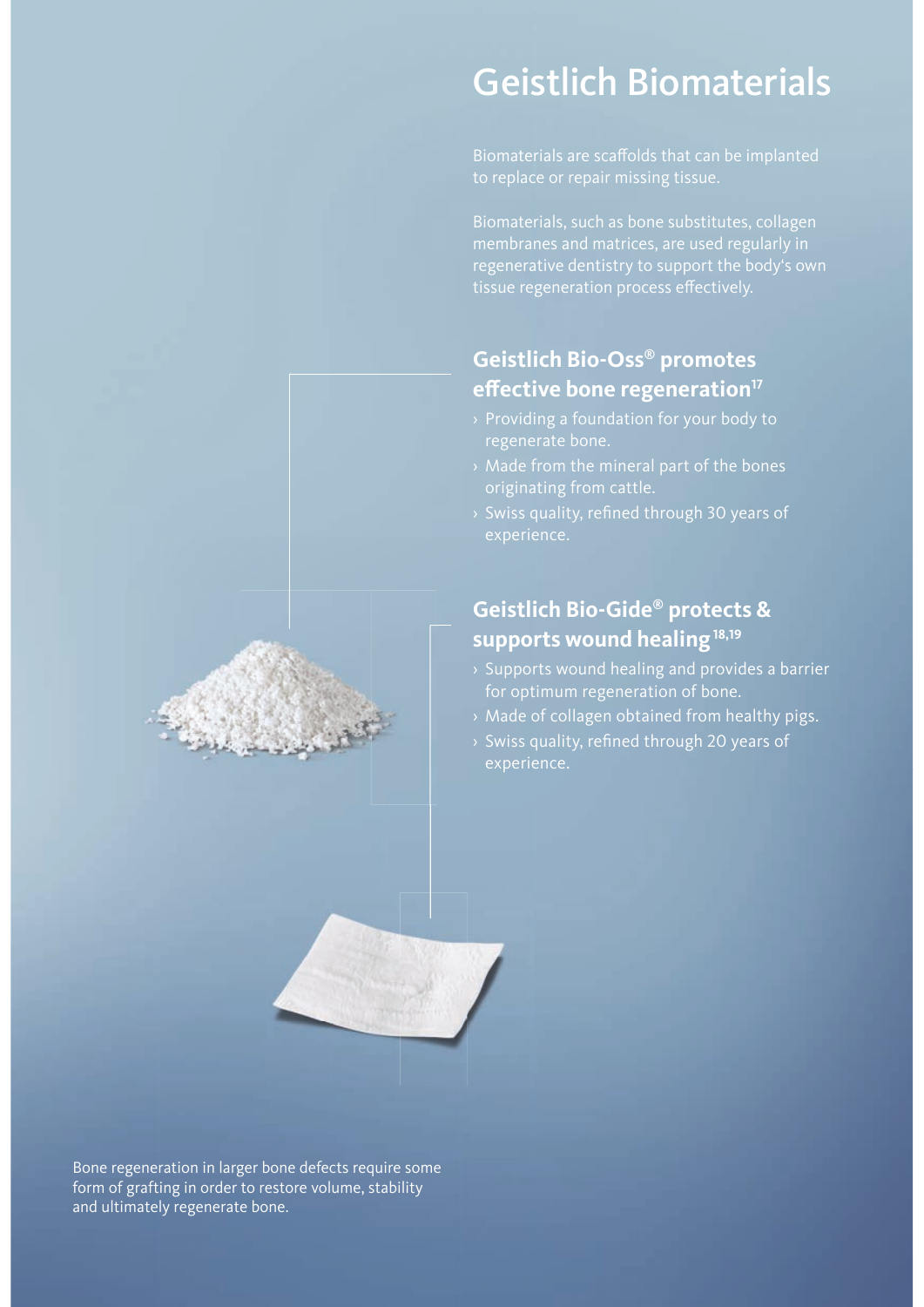# **Back to a healthy smile**

Post-operative care is an area where you can contribute to the success of your procedure.



- › Maintain your oral hygiene and use antibacterial mouthwash as prescribed by your dentist.
- › Treat swelling with moistcold pads.
- › Consult your dentist regarding pain.
- › Make sure that you visit your dentist for a follow-up appointment.



- › Do not neglect your oral hygiene.
- > Do not brush or floss at the site of surgery for 1 week after surgery. A toothbrush with especially soft bristles can usually be used for cleaning the teeth in the vicinity of the wound.
- > Do not drink coffee or alcohol and do not smoke cigarettes for 2–3 days after surgery.
- › Avoid chewing of hard food.